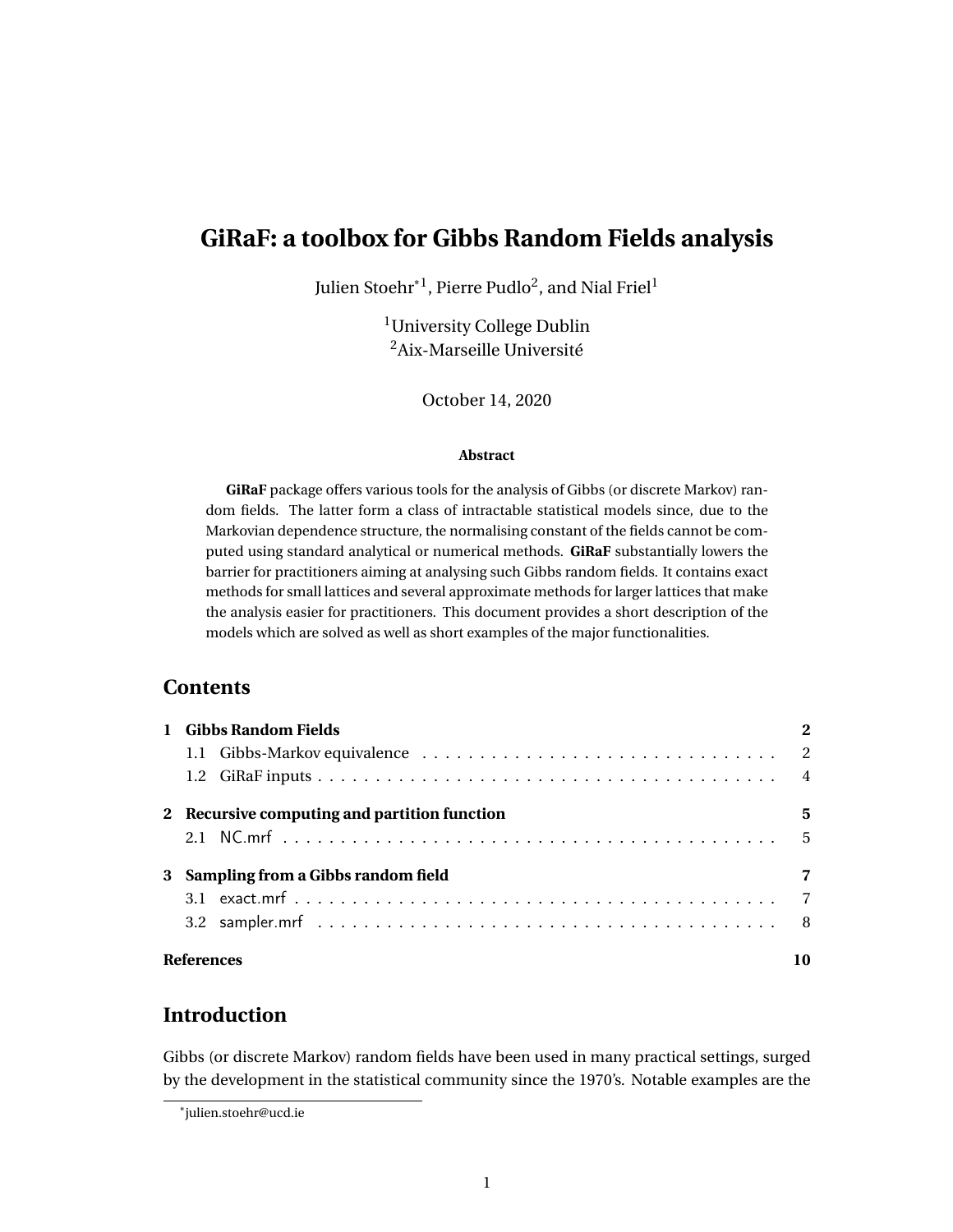autologistic model [\(Besag,](#page-9-1) [1974\)](#page-9-1) and its extension the Potts model used to describe the spatial dependency of discrete random variables (*e.g.*, shades of grey or colors) on the vertices of an undirected graph (*e.g.*, a regular grid of pixels). Despite their popularity, running a statistical analysis is difficult due to the dependence structure that leads to a considerable computational curse: the normalising constant is intractable and cannot be computed with standard analytical or numerical methods.

The **GiRaF** package aims at providing a toolbox for practitioners that makes the analysis of such models easier. The primary tool is the computation of the intractable normalising constant for small rectangular lattices ([NC.mrf](#page-4-1)) based on the recursive algorithm of [Reeves and](#page-10-0) [Pettitt](#page-10-0) [\(2004\)](#page-10-0). In practice, this function allows to have ground truth against which to compare. Beside the latter function, the **GiRaF** package contains methods that give exact sample from the likelihood for small enough rectangular lattices ([exact.mrf](#page-6-1), [Friel and Rue](#page-9-2) [\(2007\)](#page-9-2)) or approximate samples from the likelihood using MCMC samplers: the Gibbs sampler or the Swendsen-Wang algorithm ([sampler.mrf](#page-7-0)) for large lattices.

The **GiRaF** package provides R functions based on  $C++$  code for the statistical analysis of Gibbs random fields. As befits an introduction to the **GiRaF** package, a brief overview of Gibbs distribution is presented in Section [1](#page-1-0) while pointing out the convention used throughout the package. Then we present the major functions through detailed examples, namely recursive computing in Section [2](#page-4-0) and sampling methods in Section [3.](#page-6-0)

# <span id="page-1-1"></span><span id="page-1-0"></span>**1 Gibbs Random Fields**

### **1.1 Gibbs-Markov equivalence**

A discrete random field **X** is a collection of random variables  $X_i$  indexed by a finite set  $\mathscr{S} =$  $\{1,\ldots,n\}$ , whose elements are called sites, and taking values in a finite state space  $\mathscr{X}_i$  :=  $\{0,\ldots,K-1\}$ , interpreted as colors. For a given subset  $A \subset \mathscr{S}$ ,  $X_A$  and  $X_A$  respectively define the random process on *A*, *i.e.*, { $X_i$ , *i*  $\in$  *A*}, and a realisation of  $X_A$ . Denotes  $\mathscr{S} \setminus A = -A$  the complement of *A* in  $\mathscr{S}$ . When modeling a digital image, the sites lie on a regular 2D-grid of pixels, and their dependency is given by an undirected graph  $\mathscr G$  which induces a topology on  $\mathscr{S}$ : by definition, sites *i* and *j* are adjacent or are neighbor of each other if and only if *i* and *j* are linked by an edge in  $\mathscr{G}$ . A random field **X** is a Markov random field with respect to  $\mathscr{G}$ , if for all configuration **x** and for all sites *i*

$$
\mathbf{P}(X_i = x_i \mid \mathbf{X}_{-i} = \mathbf{x}_{-i}) = \mathbf{P}\big(X_i = x_i \mid \mathbf{X}_{\mathcal{N}(i)} = \mathbf{x}_{\mathcal{N}(i)}\big),\tag{1}
$$

where  $\mathcal{N}(i)$  denotes the set of all the adjacent sites to *i* in  $\mathcal{G}$ . The Hammersley-Clifford theorem states that if the distribution of a Markov random field with respect to a graph  $\mathscr G$  is positive for all configuration **x** then it admits a Gibbs representation for the same topology (see for example [Grimmett](#page-10-1) [\(1973\)](#page-10-1), [Besag](#page-9-1) [\(1974\)](#page-9-1) and for a historical perspective [Clifford](#page-9-3) [\(1990\)](#page-9-3)),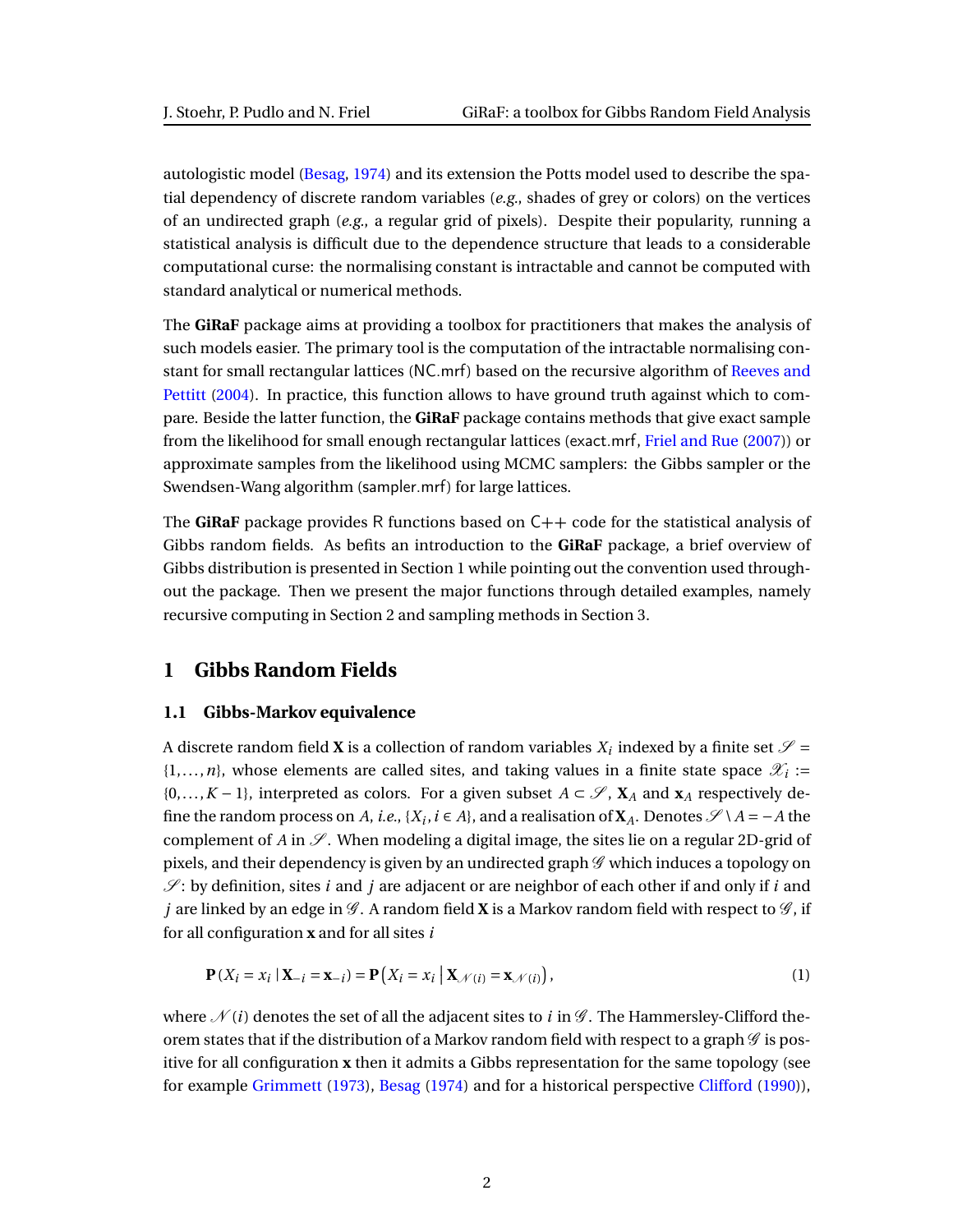<span id="page-2-0"></span>

**Figure 1:** First and second order neighborhood graphs  $\mathscr{G}$ . (a) The four closest neighbors graph  $\mathscr{G}_4$ . Neighbors of the vertex in black are represented by vertices in gray. (b) The eight closest neighbors graph  $\mathcal{G}_8$ . Neighbors of the vertex in black are represented by vertices in gray.

namely a probability measure  $\pi$  on  $\mathscr{X} = \prod_{i=1}^{n} \mathscr{X}_i$  given by

<span id="page-2-2"></span>
$$
\pi(\mathbf{x} \mid \psi, \mathcal{G}) = \frac{1}{Z(\psi, \mathcal{G})} \exp\{-H(\mathbf{x} \mid \psi, \mathcal{G})\},\tag{2}
$$

where  $\psi$  is a vector of parameters and  $H$  denotes the energy function or Hamiltonian.

The **GiRaF** package solely focuses on Potts model, that is a pairwise Markov random field whose Hamiltonian linearly depends on the parameter  $\psi = {\alpha, \beta}$ , where  $\alpha$  stands for the parameter on sites and *β* stands for the parameter on edges. More precisely,

<span id="page-2-1"></span>
$$
H\left(\mathbf{x} \mid \alpha, \beta, \mathcal{G}\right) = -\sum_{i=1}^{n} \sum_{k=0}^{K-1} \alpha_k \mathbf{1}\{x_i = k\} - \sum_{i \stackrel{\mathcal{G}}{=} j} \beta_{ij} \mathbf{1}\{x_i = x_j\},\tag{3}
$$

where the above sum  $\sum_{i \stackrel{\mathscr{G}}{>} i}$  ranges the set of edges of the graph  $\mathscr{G}.$ 

At that stage, the  $\bm{{\sf GiRaF}}$  package handles homogeneous $^1$  $^1$  and potentially anisotropic $^2$  $^2$  Potts models defined on a rectangular  $n = h \times w$  lattice, with  $h \leq w$ . Lattice points are ordered from top to bottom in each column and columns from left to right. The **GiRaF** package contains two widely used adjacency structures, namely the graph  $\mathcal{G}_4$  (first order lattice), respectively  $\mathscr{G}_8$  (second order lattice), for which the neighborhood of a site is composed of the four, respectively eight, closest sites on a two-dimensional regular lattice, except on the boundaries of the lattice, see Figure [1.](#page-2-0)

Within the set of allowed distributions, the default model in **GiRaF** is set to the 2-state Potts models with a first order dependency structure  $\mathscr{G}_4$ , namely

$$
\pi(\mathbf{x} \mid \beta, \mathscr{G}_4) = \frac{1}{Z(\beta, \mathscr{G}_4)} \exp \left( \sum_{i \stackrel{\mathscr{G}_4}{\rightarrow} j} \beta_{ij} \mathbf{1} \{x_i = x_j\} \right).
$$

<sup>1</sup>Parameters  $\alpha$  and  $\beta$  are independent of the relative position of sites or edges

<sup>&</sup>lt;sup>2</sup>Parameter  $\beta$  depends on the orientation of the edges.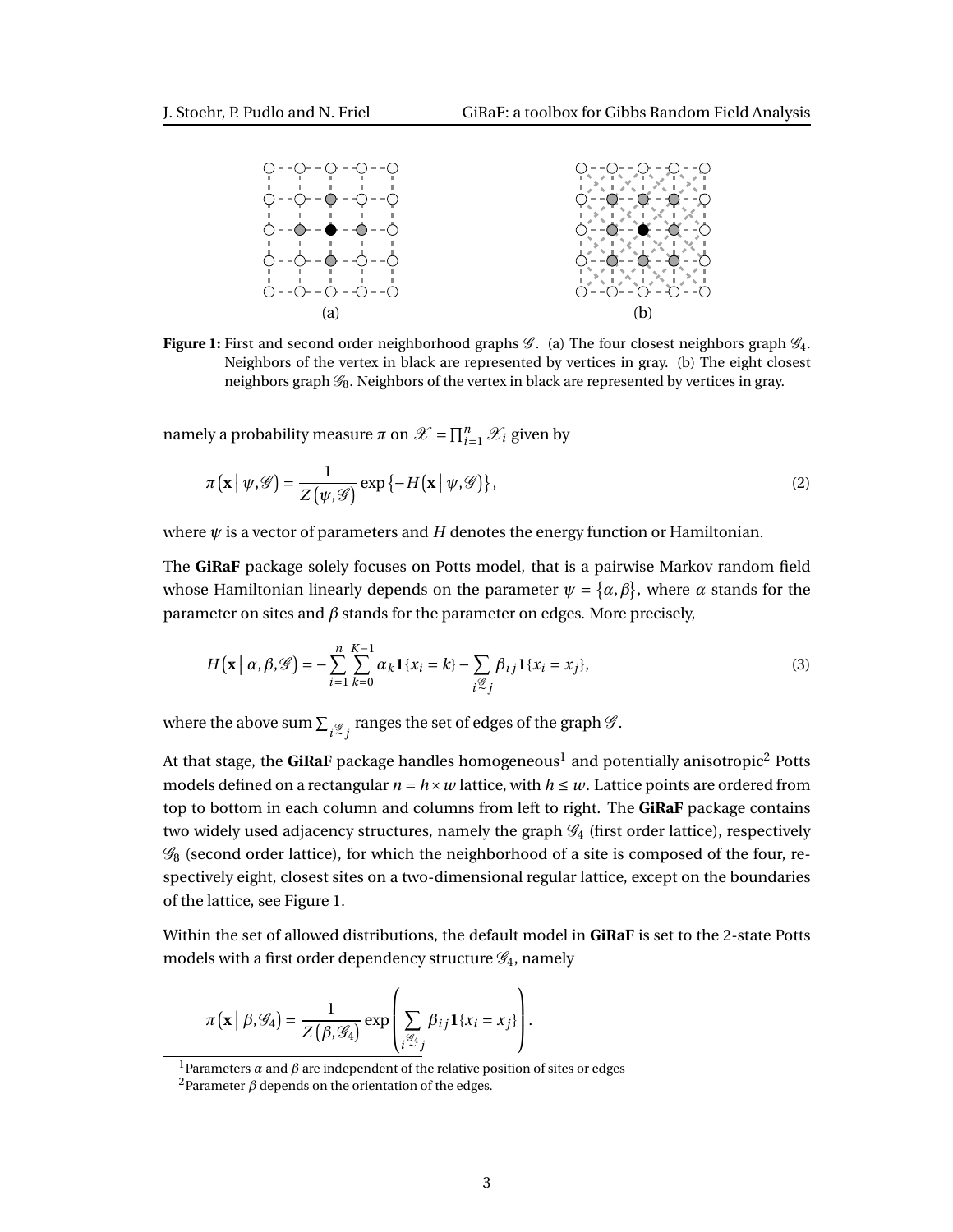<span id="page-3-3"></span>**Table 1:** Interaction parametrisation for a homogeneous Gibbs random field for the isotropic and anisotropic cases. The table gives values of the parameter  $\beta_{ij}$  corresponding to the orientation of the edge (*i*, *j*).

| Orientation of<br>edge $(i, j)$ |                       |                 |                 |                        |                                                |                                                |
|---------------------------------|-----------------------|-----------------|-----------------|------------------------|------------------------------------------------|------------------------------------------------|
| Dependency<br>graph             | $\mathscr{G}_\Lambda$ | $\mathscr{G}_8$ | $\mathscr{G}_4$ | $\mathscr{G}_{\Omega}$ | $\mathscr{G}_{\scriptscriptstyle{\mathsf{R}}}$ | $\mathscr{G}_{\scriptscriptstyle{\mathsf{R}}}$ |
| <b>Isotropic Gibbs</b>          |                       |                 |                 |                        |                                                |                                                |
| Anisotropic Gibbs               |                       |                 |                 |                        |                                                |                                                |

### <span id="page-3-0"></span>**1.2 GiRaF inputs**

Most of the functions in the **GiRaF** package rely on the following inputs which are detailed throughout this Section.

| h, w               | respectively the number of rows and columns of the rectangular lat-                         |
|--------------------|---------------------------------------------------------------------------------------------|
|                    | tice $\mathscr G$ .                                                                         |
| param              | numeric entry setting the interaction parameter $\beta$ (edges parameter).                  |
|                    | See details below.                                                                          |
| ncolors            | the number $K$ of states (or colors) for the discrete random variables                      |
|                    | $X_i$ . By default, ncolors = 2.                                                            |
| nei                | the number of neighbors. The latter must be one of nei = 4 or nei = 8,                      |
|                    | which respectively correspond to $\mathcal{G}_4$ and $\mathcal{G}_8$ . By default, nei = 4. |
| Optional inputs    |                                                                                             |
| pot                | numeric entry setting homogeneous potential $\alpha$ on singletons. By                      |
|                    | $default, pot = NULL.$                                                                      |
| top, left, bottom, | numeric entry setting constant borders for lattice $\mathscr G$ . By default, top           |
| right, corner      | $=$ NULL, left $=$ NULL, bottom $=$ NULL, right $=$ NULL, corner $=$                        |
|                    | NULL. See details below.                                                                    |

<span id="page-3-1"></span>**Interaction parameter (**param**)** The **GiRaF** packages allows to set an isotropic or anisotropic interaction parameter  $β$  via the entry param. In the isotropic configuration, param is simply a scalar while in the anisotropic case param is a vector  $c(\beta_1, \beta_2)$  or  $c(\beta_1, \beta_2, \beta_3, \beta_4)$  if  $\mathscr{G} = \mathscr{G}_4$  or  $\mathscr{G} = \mathscr{G}_8$ , respectively. The parameter  $\beta_{ij}$  in [\(3\)](#page-2-1) stands for the component of param corresponding to the direction defined by the edge (*i*, *j*) but does not depend on the actual position of sites *i* and *j*, that is, given two edges  $(i_1, j_1)$  and  $(i_2, j_2)$  defining the same direction,  $\beta_{i_1,j_1} = \beta_{i_2,j_2}$  (see Table [1\)](#page-3-3).

<span id="page-3-2"></span>**Constant borders** The **GiRaF** package allows lattices to have fixed borders. More precisely, each site on the boundary of the lattice has neighbors with respect to the topology induced by  $\mathscr G$  that are set to constants. Setting the borders can be done using the optional inputs  $top = c(t_1,...,t_w)$ , left =  $c(\ell_1,...,\ell_h)$ , bottom =  $c(b_1,...,b_w)$ , right =  $c(r_1,...,r_h)$  and corner =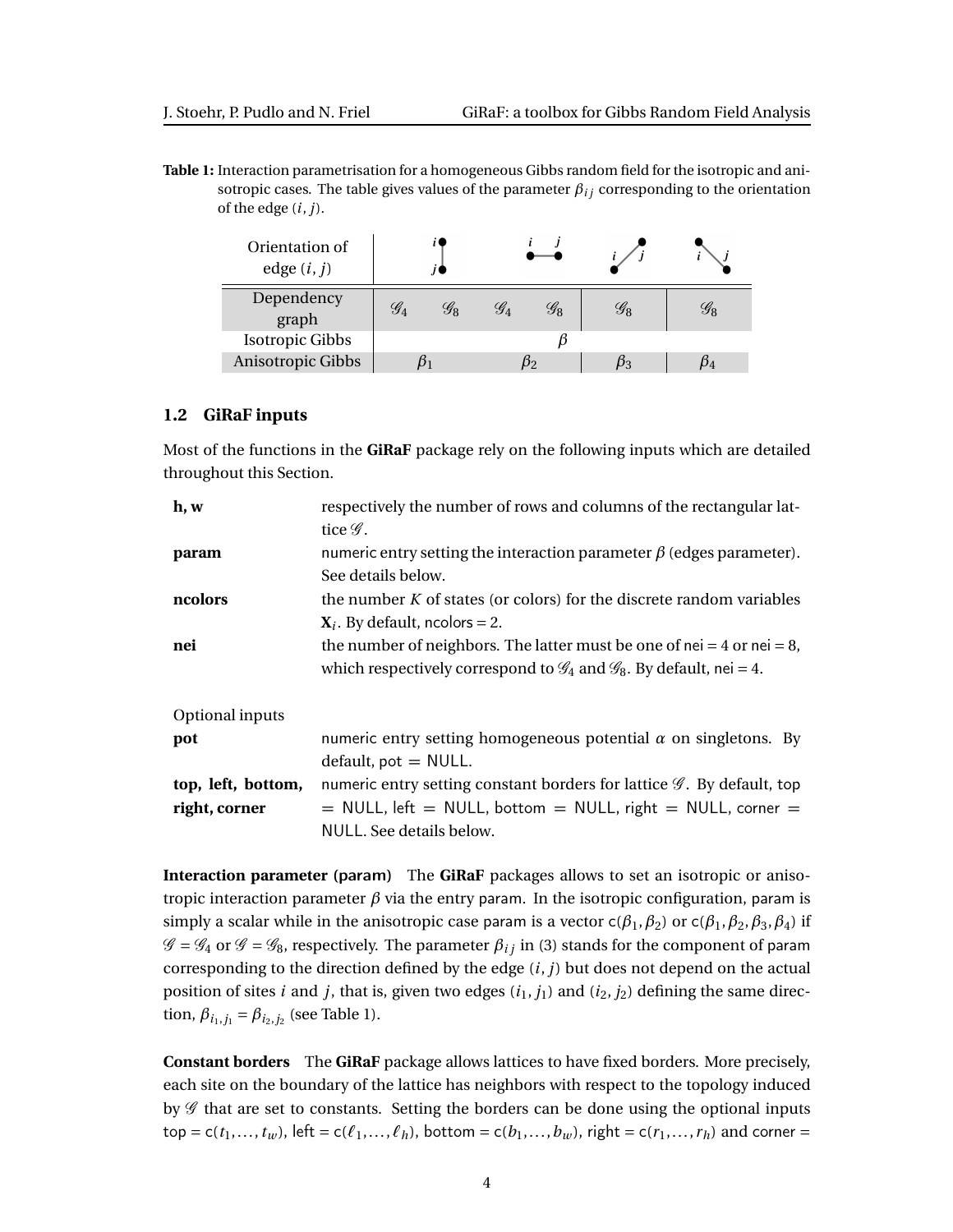<span id="page-4-2"></span>

**Figure 2:** First and second order neighborhood graphs  $\mathscr{G}$ . (a) The four closest neighbors graph  $\mathscr{G}_4$ . Neighbors of the vertex in black are represented by vertices in gray. (b) The eight closest neighbors graph  $\mathscr{G}_8$ . Neighbors of the vertex in black are represented by vertices in gray.

 $c(c_1,...,c_4)$  (see Figure [2\)](#page-4-2). In the absence of a specified border, these will take the default value NULL.

# <span id="page-4-0"></span>**2 Recursive computing and partition function**

The inherent difficulty of Gibbs random fields arises from the intractable normalizing constant, called the partition function, defined by

<span id="page-4-3"></span>
$$
Z(\psi,\mathscr{G}) = \sum_{\mathbf{x}\in\mathscr{X}} \exp\left\{-H\big(\mathbf{x} \mid \psi,\mathscr{G}\big)\right\}.
$$
 (4)

The latter is a summation over the numerous possible realizations of the random field **X**, that cannot be computed directly except for small grids and small number of colors *K*.

**GiRaF** contains generalised recursion proposed by [Reeves and Pettitt](#page-10-0) [\(2004\)](#page-10-0) for computing the normalising constant of general factorisable models such as the autologistic or the Potts model ([NC.mrf](#page-4-1)). This method, based on an algebraic simplification due to the reduction in dependence arising from the Markov property, applies to lattices with a small number *h* of rows. Note that the complexity of the algorithm is exponential in the number of rows ( $\mathcal{O}(K^h)$ ) and linear in the number of columns. Hence the current limitation is  $K^h \leq 2^{25}$  for computing the normalising constant.

### <span id="page-4-1"></span>**2.1** NC.mrf

The function NC.mrf computes the partition function [\(4\)](#page-4-3) of a *K*-state Potts model defined on a rectangular  $h \times w$  lattices ( $h \leq w$ ), with either a first order or a second order dependency structure (see Figure [1\)](#page-2-0) and a small number of rows (up to 25 for 2-states models).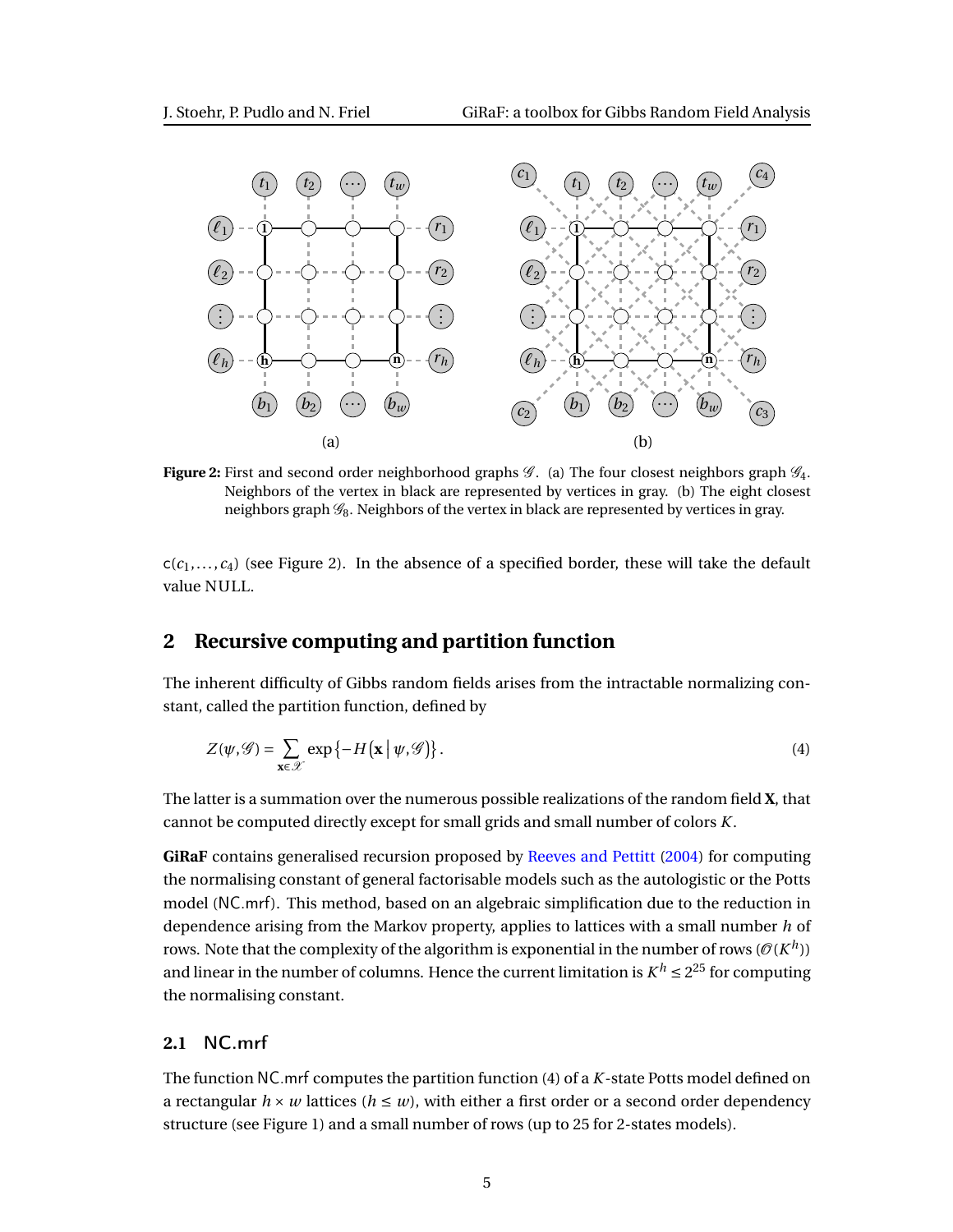#### **Usage:**

```
NC.mrf(h, w, param, ncolors = 2, nei = 4, pot = NULL, top = NULL,
                 left = NULL, bottom = NULL, right = NULL, corner = NULL)
```
**Inputs:** see Section [1.2.](#page-3-0)

```
Example: # NC.mrf
# Dimension of the lattice
height <-8width \leq -10# Interaction parameter
Beta <- 0.6 # Isotropic configuration
# Beta <- c(0.6, 0.6) # Anisotropic configuration for a first
                      # order dependency structure (nei = \angle).
# Beta <- c(0.6, 0.6, 0.6, 0.6) # Anisotropic configuration for a second
                                # order dependency structure (nei = 8).
# Number of colors. Automatically set to 2 if not specified.
K < -2# Number of neighbors. Automatically set to 4 if not specified.
G < -4# Optional potential on sites. Automatically set to NULL if not specified
potential \leq runif(K,-1,1)
# Optional borders. Automatically set to NULL if not specified
Top \leq- Bottom \leq- sample(0:(K-1), width, replace = TRUE)
Left <- Right <- sample(0:(K-1), height, replace = TRUE)
Corner \leq sample(0:(K-1), 4, replace = TRUE)
# Partition function for the default setting
NC.mrf(h = height, w = width, param = Beta)# When specifying the number of colors and neighbors
NC.mrf(h = height, w = width, ncolors = K, nei = G, param = Beta)# When specifying an optional potential on sites
NC.mrf(h = height, w = width, ncolors = K, nei = G, param = Beta,pot = potential)
# When specifying possible borders. The users will omit to mention all
# the non-existing borders
NC.mrf(h = height, w = width, ncolors = K, nei = G, param = Beta,
```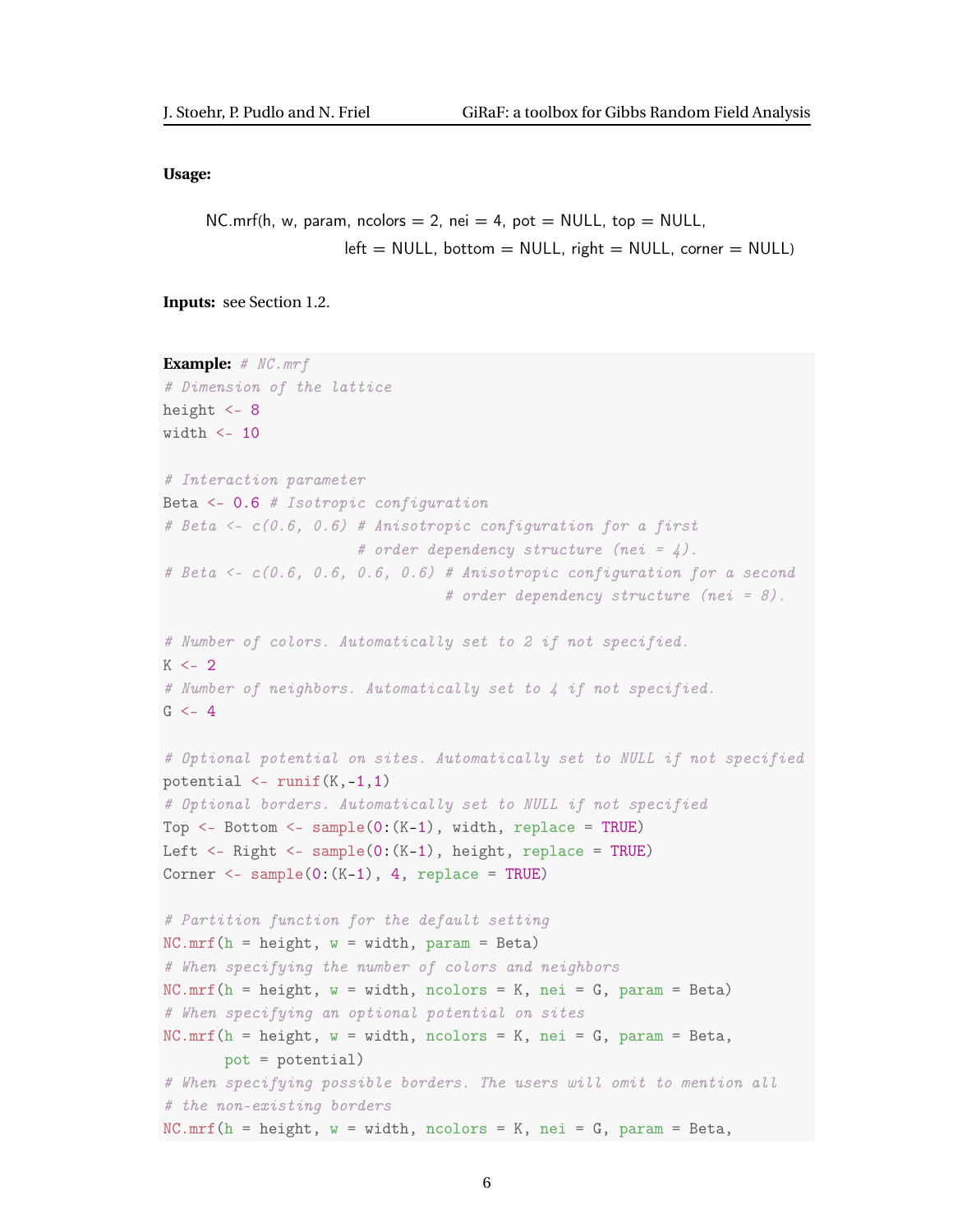```
top = Top, left = Left, bottom = Bottom, right = Right,
corner = Corner)
```
# <span id="page-6-0"></span>**3 Sampling from a Gibbs random field**

Sampling from a Gibbs distribution can be a daunting task due to the correlation structure on a high dimensional space, and standard Monte Carlo methods are impracticable except for very specific cases. For rectangular lattices with a small number of row, [Friel and Rue](#page-9-2) [\(2007\)](#page-9-2) have extended the recursive algorithm of [Reeves and Pettitt](#page-10-0) [\(2004\)](#page-10-0) to allow exact sampling from the likelihood ([exact.mrf](#page-6-1)). But for larger lattices, Markov chain Monte Carlo (MCMC) methods have played a dominant role in dealing with such intractable likelihood, the idea being to generate a Markov chain whose stationary distribution is the distribution of interest. The **GiRaF** package contains two widely used MCMC procedure to give approximate samples: the Gibbs sampler and the Swendsen-Wang algorithm ([sampler.mrf](#page-7-0)).

### <span id="page-6-1"></span>**3.1** exact.mrf

The function exact.mrf gives exact sample from the likelihood [\(2\)](#page-2-2) of a *K*-state Potts model defined on a rectangular  $h \times w$  lattice ( $h \leq w$ ), with either a first order or a second order dependency structure (see Figure [1\)](#page-2-0) and a small number of rows (up to 19 for 2-states models). More generaly, due to the complexity of the algorithm, the current limitation for exact sampling is  $K^h \leq 2^{19}$ .

### **Usage:**

$$
\begin{aligned} \text{exact.mrf(h, w, param, ncolors} &= 2, \text{ nei} = 4, \text{ pot} = \text{NULL}, \\ \text{top} &= \text{NULL}, \text{ left} = \text{NULL}, \text{ bottom} = \text{NULL}, \\ \text{right} &= \text{NULL}, \text{ corner} = \text{NULL}, \text{ view} = \text{FALSE} \end{aligned}
$$

**Inputs:** see also Section [1.2.](#page-3-0)

**view** Logical value indicating whether the draw should be printed. Do not display the optional borders.

```
Example: # exact.mrf
# Dimension of the lattice
height <-8width \leq -10# Interaction parameter
Beta <- 0.6 # Isotropic configuration
```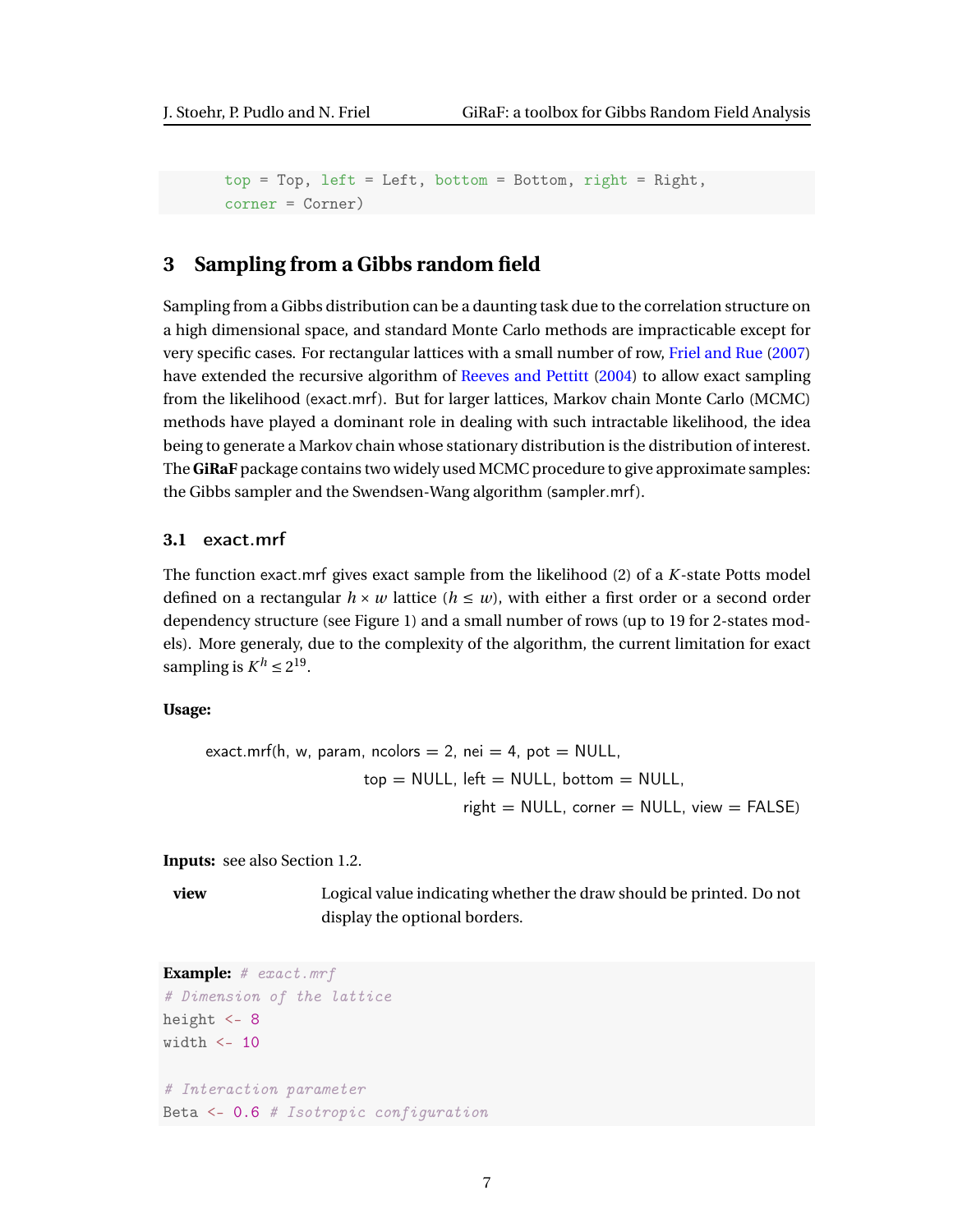```
# Beta <- c(0.6, 0.6) # Anisotropic configuration for a first
                      # order dependency structure (nei = \angle).
# Beta <- c(0.6, 0.6, 0.6, 0.6) # Anisotropic configuration for a second
                                 # order dependency structure (nei = 8).
# Number of colors. Automatically set to 2 if not specified.
K < -2# Number of neighbors. Automatically set to 4 if not specified.
G < -4# Optional potential on sites. Automatically set to NULL if not specified
potential \leq runif(K,-1,1)
# Optional borders. Automatically set to NULL if not specified
Top \leq- Bottom \leq- sample(0:(K-1)), width, replace = TRUE)
Left \leq- Right \leq- sample(0:(K-1), height, replace = TRUE)
Corner \leq sample(0:(K-1), 4, replace = TRUE)
# Exact sampling for the default setting
exact.mrf(h = height, w = width, param = Beta, view = TRUE)
# When specifying the number of colors and neighbors
exact.mrf(h = height, w = width, ncolors = K, nei = G, param = Beta,
          view = TRUE)
# When specifying an optional potential on sites
exact.mrf(h = height, w = width, ncolors = K, nei = G, param = Beta,
       pot = potential, view = TRUE)
# When specifying possible borders. The users will omit to mention all
# the non-existing borders
exact.mrf(h = height, w = width, ncolors = K, nei = G, param = Beta,
          top = Top, left = Left, bottom = Bottom,
          right = Right, corner = Corner, view = TRUE)
```
### <span id="page-7-0"></span>**3.2** sampler.mrf

The function sampler.mrf gives approximate sample from the likelihood [\(2\)](#page-2-2) of a *K*-state Potts model defined on a rectangular  $h \times w$  lattice  $(h \leq w)$ , with either a first order or a second order dependency structure (see Figure [1\)](#page-2-0), using one of the following MCMC samplers.

The Gibbs sampler is a highly popular MCMC algorithm in Bayesian analysis starting with the influential development of [\(Geman and Geman,](#page-10-2) [1984\)](#page-10-2). It can be seen as a component-wise Metropolis-Hastings algorithm [\(Metropolis et al.,](#page-10-3) [1953,](#page-10-3) [Hastings,](#page-10-4) [1970\)](#page-10-4) where variables are updated one at a time and for which proposal distributions are the full conditionals themselves.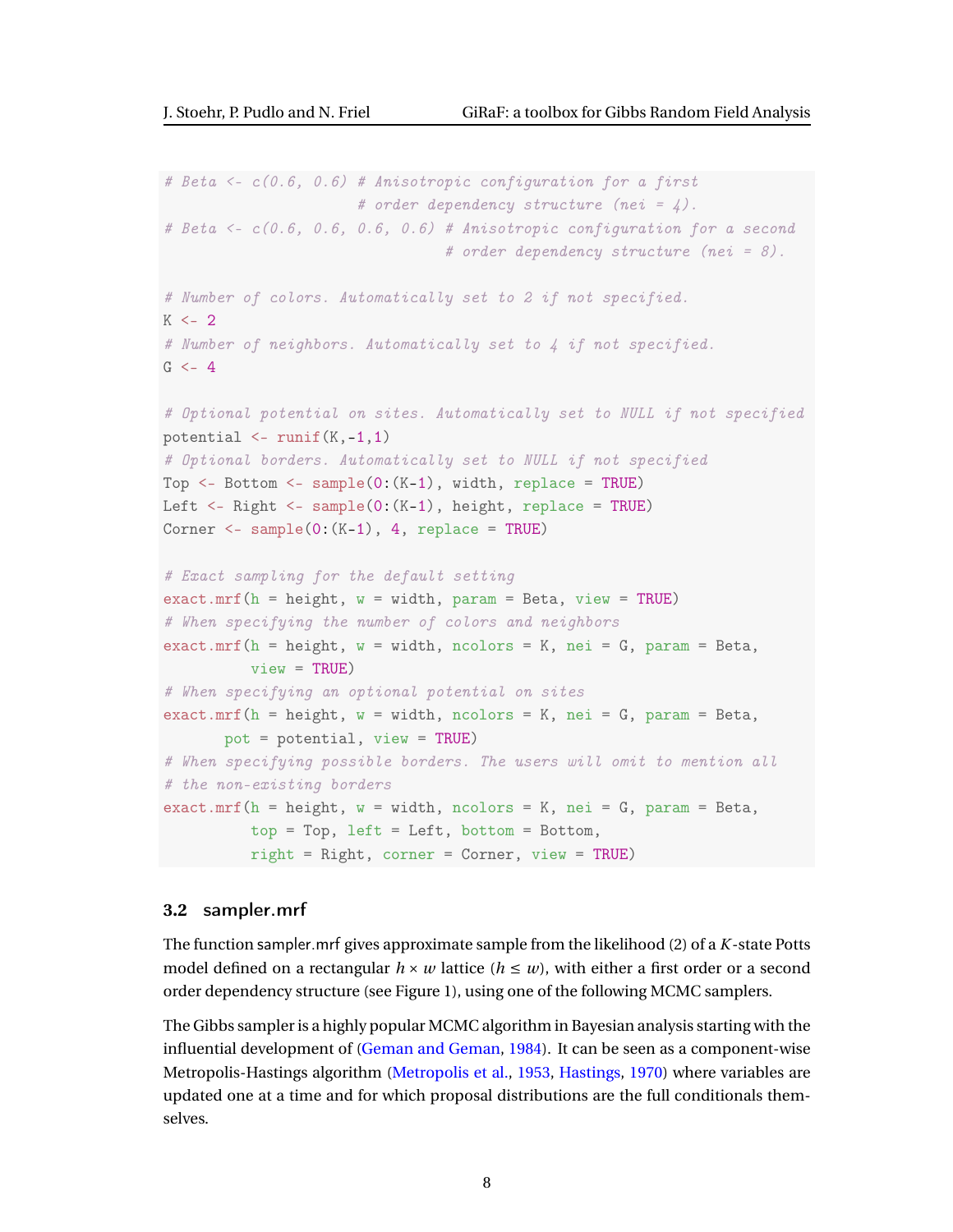The Swendsen-Wang algorithm [\(Swendsen and Wang,](#page-10-5) [1987\)](#page-10-5) originally designed to speed up simulation of Potts model close to the phase transition<sup>[3](#page-0-0)</sup> and bypass slow mixing issues of the Gibbs sampler. This algorithm makes a use of auxiliary variables in order to incorporate simultaneous updates of large homogeneous regions. Note that we solely use Swendsen-Wang updates and we do not run the chain as a *complete coupling* chain as proposed by [Huber](#page-10-6) [\(1999\)](#page-10-6) to get exact sample from the likelihood.

#### **Usage:**

```
sampler.mrf(iter, sampler = "Gibbs", h, w, ncolors = 2, nei = 4,
                      param, pot = NULL, top = NULL, left = NULL,
                          bottom = NULL, right = NULL, corner = NULL,
                             initialise = TRUE, random = TRUE, view = FALSE)
```
**Inputs:** see also Section [1.2.](#page-3-0)

| iter       | Number of iterations of the algorithm.                              |
|------------|---------------------------------------------------------------------|
| sampler    | The method to be used. The latter must be one of "Gibbs" or "SW"    |
|            | corresponding respectively to the Gibbs sampler and the Swendsen-   |
|            | Wang algorithm.                                                     |
| initialise | Logical value indicating whether initial guess should be randomly   |
|            | drawn.                                                              |
| random     | Logical value indicating whether the sites should be updated se-    |
|            | quentially or randomdly. Used only with the "Gibbs" option.         |
| view       | Logical value indicating whether the draw should be printed. Do not |
|            | display the optional borders.                                       |

```
Example: # sampler.mrf
# Algorithm settings
n <- 200
method <- "Gibbs"
# Dimension of the lattice
height <- width <- 100
# Interaction parameter
Beta <- 0.6 # Isotropic configuration
# Beta <- c(0.6, 0.6) # Anisotropic configuration for a first
                      # order dependency structure (nei = 4).
```
 $^3$ Symmetry breaking for large values of parameter  $\beta$  due to a discontinuity of the partition function when the number of sites *n* tends to infinity. When the parameter is above the critical value  $\log\{1+\sqrt{K}\}$  of phase transition, one moves gradually to a multi-modal distribution, that is, values *xi* are almost all equal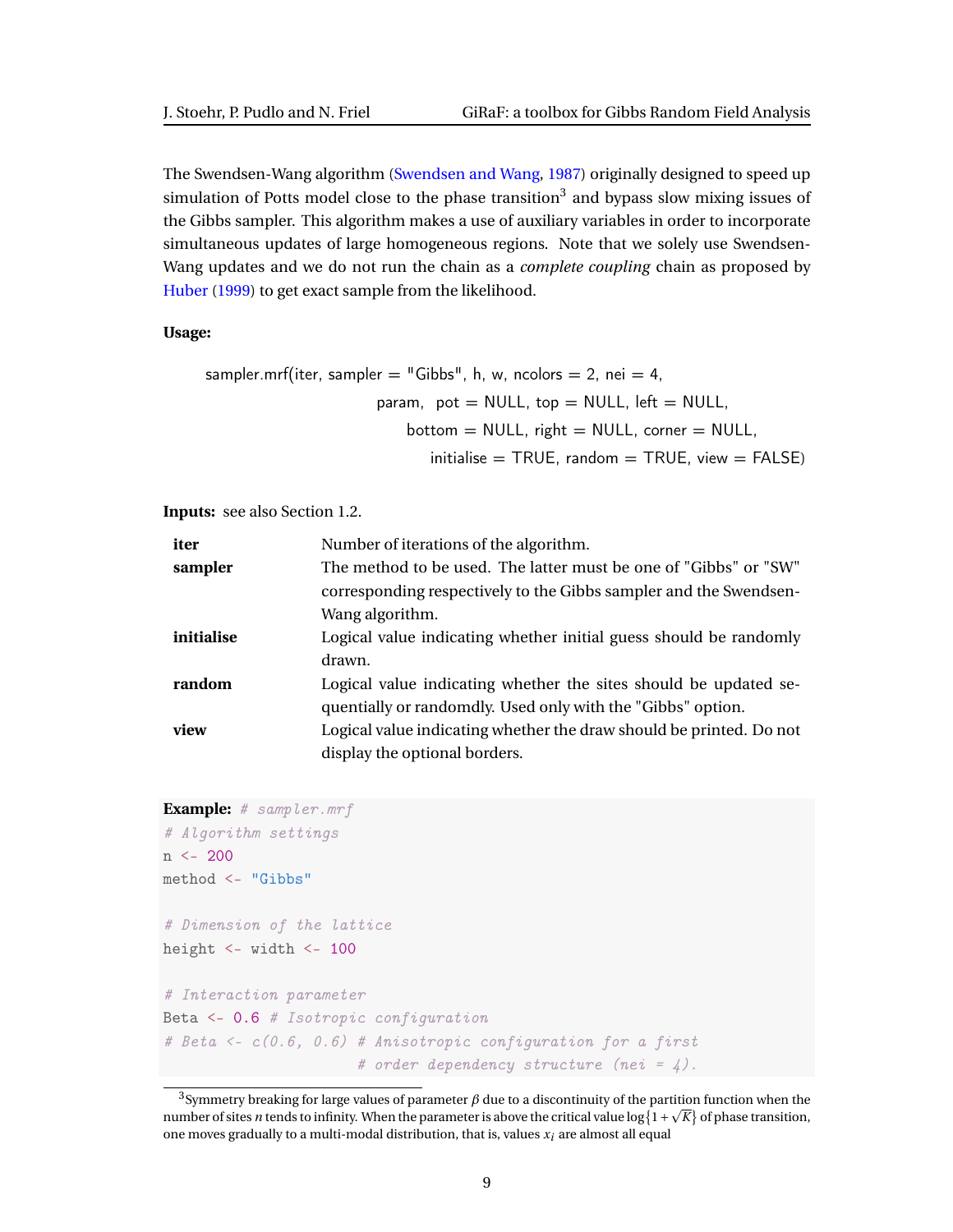```
# Beta <- c(0.6, 0.6, 0.6, 0.6) # Anisotropic configuration for a second
                                 # order dependency structure (nei = 8).
# Number of colors. Automatically set to 2 if not specified.
K < -2# Number of neighbors. Automatically set to 4 if not specified.
G < -4# Optional potential on sites. Automatically set to NULL if not specified
potential \leq runif(K,-1,1)
# Optional borders. Automatically set to NULL if not specified
Top \leq- Bottom \leq- sample(0:(K-1), width, replace = TRUE)
Left <- Right <- sample(0:(K-1), height, replace = TRUE)
Corner \leq sample(0: (K-1), 4, replace = TRUE)
# Sampling method for the default setting
sampler.mrf(iter = n, sampler = method, h = height, w = width,
            param = Beta, view = TRUE)
# Sampling using an existing configuration as starting point
sampler.mrf(iter = n, sampler = method, h = height, w = width,
            ncolors = K, nei = G, param = Beta,
            initialise = FALSE, view = TRUE)
# Specifying optional arguments. The users may omit to mention all
# the non-existing borders
sampler.mrf(iter = n, sampler = method, h = height, w = width,
            ncolors = K, nei = G, param = Beta,
            pot = potential, top = Top, left = Left, bottom = Bottom,
            right = Right, corner = Corner, view = TRUE)
# Gibbs sampler with sequential updates of the sites.
sampler.mrf(iter = n, sampler = "Gibbs", h = height, w = width,
            ncolors = K, nei = G, param = Beta,
            random = FALSE, view = TRUE)
```
# <span id="page-9-0"></span>**References**

- <span id="page-9-1"></span>J. E. Besag. Spatial Interaction and the Statistical Analysis of Lattice Systems (with Discussion). *Journal of the Royal Statistical Society. Series B (Methodological)*, 36(2):192–236, 1974.
- <span id="page-9-3"></span>P. Clifford. Markov random fields in statistics. *Disorder in physical systems: A volume in honour of John M. Hammersley*, pages 19–32, 1990.
- <span id="page-9-2"></span>N. Friel and H. Rue. Recursive computing and simulation-free inference for general factorizable models. *Biometrika*, 94(3):661–672, 2007.